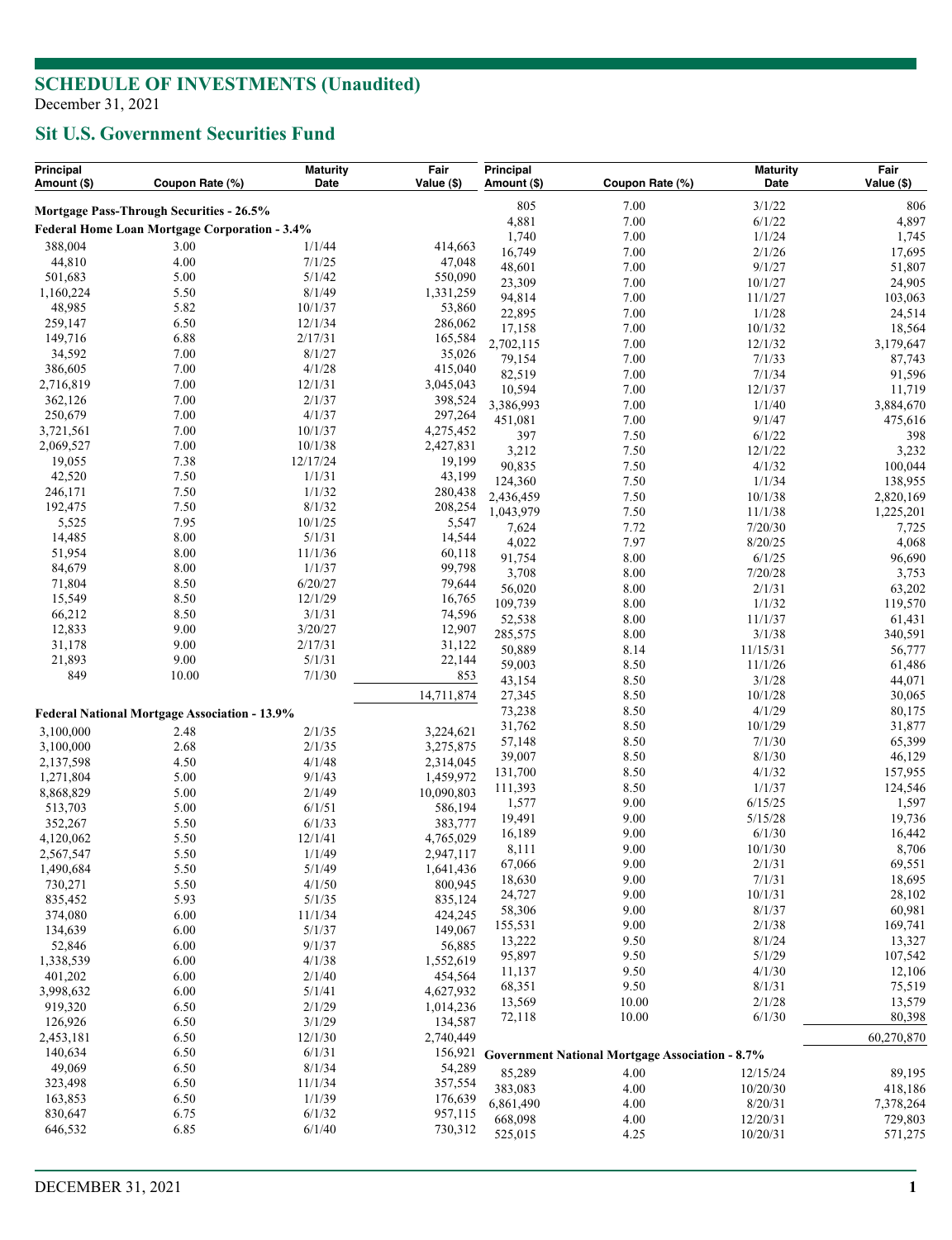# **Sit U.S. Government Securities Fund (Continued)**

| Principal<br>Amount (\$)                       | Coupon Rate (%)                                    | <b>Maturity</b><br>Date | Fair<br>Value (\$) | Principal<br>Amount (\$) | Coupon Rate (%) | <b>Maturity</b><br>Date | Fair<br>Value (\$) |
|------------------------------------------------|----------------------------------------------------|-------------------------|--------------------|--------------------------|-----------------|-------------------------|--------------------|
|                                                |                                                    |                         |                    |                          |                 |                         |                    |
| 328,213                                        | 4.25                                               | 3/20/37                 | 351,531            | 287,895                  | 6.50            | 7/15/27                 | 319,942            |
| 1,584,728                                      | 4.75                                               | 9/20/31                 | 1,755,875          | 308,416                  | 6.50            | 2/15/28                 | 338,674            |
| 5,817,493                                      | 5.00                                               | 12/15/45                | 6,821,917          | 378,805                  | 6.50            | 3/15/29                 | 422,510            |
| 697,998                                        | 5.00                                               | 7/20/49                 | 746,200            | 10,483                   | 6.50            | 2/15/30                 | 11,640             |
| 47,807                                         | 5.50                                               | 9/15/25                 | 50,084             | 314,159                  | 6.50            | 1/15/31                 | 351,619            |
| 661,703                                        | 5.50                                               | 5/15/29<br>2/15/29      | 737,243            | 646,992                  | 6.50            | 8/15/31                 | 727,748            |
| 1,608,888                                      | 5.75<br>5.75                                       | 10/20/31                | 1,765,233          | 137,940<br>50,956        | 6.50<br>6.50    | 1/15/32<br>3/15/32      | 156,560            |
| 583,727<br>365,557                             | 6.00                                               | 9/15/33                 | 643,829<br>399,605 | 328,298                  | 6.50            | 6/25/32                 | 58,220<br>378,090  |
| 241,100                                        | 6.00                                               | 2/20/47                 | 277,886            | 165,544                  | 6.50            | 7/15/32                 | 189,126            |
| 2,300,446                                      | 6.00                                               | 7/20/47                 | 2,638,175          | 3,599,432                | 6.50            | 5/15/33                 | 4,167,873          |
| 19,195                                         | 6.25                                               | 12/15/23                | 19,492             | 712,276                  | 6.50            | 5/15/35                 | 836,740            |
| 514,129                                        | 6.25                                               | 4/15/29                 | 563,086            | 382,023                  | 6.50            | 8/15/39                 | 446,953            |
| 42,580                                         | 6.50                                               | 11/15/23                | 43,928             | 742,739                  | 6.50            | 2/25/43                 | 871,674            |
| 130,098                                        | 6.50                                               | 4/15/24                 | 134,464            | 446,335                  | 6.50            | 3/25/43                 | 515,193            |
| 554,029                                        | 6.50                                               | 2/20/28                 | 609,415            | 602,058                  | 6.50            | 7/25/43                 | 718,275            |
| 214,191                                        | 6.50                                               | 2/20/29                 | 228,101            | 545,281                  | 6.50            | 10/25/43                | 625,111            |
| 358,207                                        | 6.50                                               | 7/20/34                 | 416,731            | 2,047,882                | 6.50            | 8/15/45                 | 2,408,067          |
| 1,935,955                                      | 6.50                                               | 2/15/35                 | 2,192,614          | 409,254                  | 6.50            | 2/15/49                 | 458,019            |
| 16,117                                         | 6.50                                               | 12/20/38                | 17,268             | 5,288                    | 6.70            | 9/15/23                 | 5,466              |
| 186,945                                        | 6.50                                               | 1/20/39                 | 218,633            | 352,031                  | 6.75            | 3/15/28                 | 392,831            |
| 110,055                                        | 6.50                                               | 2/20/39                 | 131,485            | 320,995                  | 6.95            | 3/15/28                 | 356,041            |
| 238,721                                        | 6.50                                               | 4/20/39                 | 279,726            | 4,059                    | 7.00            | 10/15/22                | 4,109              |
| 242,825                                        | 6.50                                               | 6/20/39                 | 279,314            | 1,171                    | 7.00            | 11/15/22                | 1,188              |
| 437,405                                        | 6.50                                               | 8/20/39                 | 515,729            | 31,245                   | 7.00            | 3/25/23                 | 31,794             |
| 253,003                                        | 6.50                                               | 4/20/43                 | 292,131            | 2,614                    | 7.00            | 4/15/23                 | 2,690              |
| 2,811,749                                      | 7.00                                               | 8/15/29                 | 3,167,776          | 13,181                   | 7.00            | 7/15/23                 | 13,680             |
| 2,975,018                                      | 7.00                                               | 10/15/29                | 3,355,049          | 40,239                   | 7.00            | 1/15/24                 | 42,033             |
| 111,911                                        | 7.00                                               | 10/15/36                | 117,493            | 20,557                   | 7.00            | 3/15/24                 | 21,441             |
|                                                |                                                    |                         | 37,956,736         | 45,775                   | 7.00            | 8/15/25                 | 49,187             |
|                                                | <b>Small Business Administration - 0.5%</b>        |                         |                    | 33,762                   | 7.00            | 9/15/26                 | 36,661             |
|                                                |                                                    | 8/25/36                 |                    | 84,912                   | 7.00            | 6/15/29                 | 95,604             |
| 1,300,140<br>663,891                           | 5.33<br>5.33                                       | 9/25/36                 | 1,396,020          | 205,669                  | 7.00            | 8/15/29                 | 233,225            |
|                                                |                                                    |                         | 712,971            | 265,822                  | 7.00            | 10/20/29                | 302,187            |
|                                                |                                                    |                         | 2,108,991          | 45,900                   | 7.00            | 1/15/30                 | 52,961             |
|                                                | <b>Total Mortgage Pass-Through Securities</b>      |                         | 115,048,471        | 144,950                  | 7.00            | 10/15/30                | 169,042            |
| (cost: \$112,803,951)                          |                                                    |                         |                    | 112,105                  | 7.00            | 7/15/31                 | 129,338            |
|                                                |                                                    |                         |                    | 56,577                   | 7.00            | 4/15/32                 | 63,379             |
|                                                | U.S. Treasury / Federal Agency Securities - 4.3%   |                         |                    | 381,006                  | 7.00            | 5/15/32                 | 445,550            |
| U.S. Treasury Notes:                           |                                                    |                         |                    | 1,953,359                | 7.00            | 8/15/41                 | 2,273,041          |
| 500,000                                        | 1.38                                               | 11/15/31                | 494,297            | 3,144,318                | 7.00            | 2/25/43                 | 3,735,933          |
|                                                | U.S. Treasury Inflation Indexed Bonds:             |                         |                    | 574,703                  | 7.00<br>7.00    | 3/25/43<br>7/25/43      | 667,899            |
| 2,234,792                                      | 0.13                                               | 1/15/23                 | 2,307,947          | 805,131<br>611,839       | 7.00            | 3/15/49                 | 958,231            |
| 15,054,580                                     | 0.63                                               | 1/15/24                 | 16,021,954         | 2,468                    | 7.50            | 7/15/22                 | 710,623<br>2,481   |
|                                                | Total U.S. Treasury / Federal Agency Securities    |                         | 18,824,198         | 21,356                   | 7.50            | 3/15/23                 | 21,984             |
| (cost: \$18,853,945)                           |                                                    |                         |                    | 97,958                   | 7.50            | 4/15/23                 | 100,917            |
|                                                |                                                    |                         |                    | 27,590                   | 7.50            | 9/20/26                 | 30,528             |
|                                                | <b>Collateralized Mortgage Obligations - 65.8%</b> |                         |                    | 138,439                  | 7.50            | 3/15/28                 | 156,419            |
| Federal Home Loan Mortgage Corporation - 11.7% |                                                    |                         |                    | 233,659                  | 7.50            | 9/15/29                 | 271,072            |
| 68,759                                         | 5.00                                               | 2/15/23                 | 69,474             | 75,328                   | 7.50            | 12/15/29                | 85,007             |
| 3,121,006                                      | 5.00                                               | 11/25/50                | 3,652,638          | 133,264                  | 7.50            | 6/15/30                 | 155,236            |
| 2,326,855                                      | 5.00                                               | $11/25/50$ <sup>1</sup> | 2,695,532          | 208,517                  | 7.50            | 8/15/30                 | 240,620            |
| 5,884,729                                      | 5.50                                               | 6/25/51                 | 6,936,673          | 278,805                  | 7.50            | 9/15/30                 | 327,887            |
| 348,022                                        | 5.53                                               | $5/15/38$ <sup>1</sup>  | 377,380            | 73,489                   | 7.50            | 11/15/30                | 84,866             |
| 1,594,303                                      | 6.00                                               | 1/15/33                 | 1,825,305          | 2,111,082                | 7.50            | 6/15/34                 | 2,550,579          |
| 1,588,997                                      | 6.00                                               | 5/15/36                 | 1,824,274          | 1,231,543                | 7.50            | $8/25/42$ <sup>1</sup>  | 1,595,322          |
| 1,507,179                                      | 6.00                                               | 9/15/42                 | 1,729,000          | 711,526                  | 7.50            | 9/25/43                 | 820,050            |
| 16,050                                         | 6.25                                               | 5/15/29                 | 16,837             | 101,422                  | 8.00            | 2/15/23                 | 104,468            |
| 36,595                                         | 6.50                                               | 9/15/23                 | 38,042             | 11,422                   | 8.00            | 4/25/24                 | 11,887             |
| 17,390                                         | 6.50                                               | 3/15/24                 | 18,259             | 81,468                   | 8.00            | 2/15/27                 | 91,669             |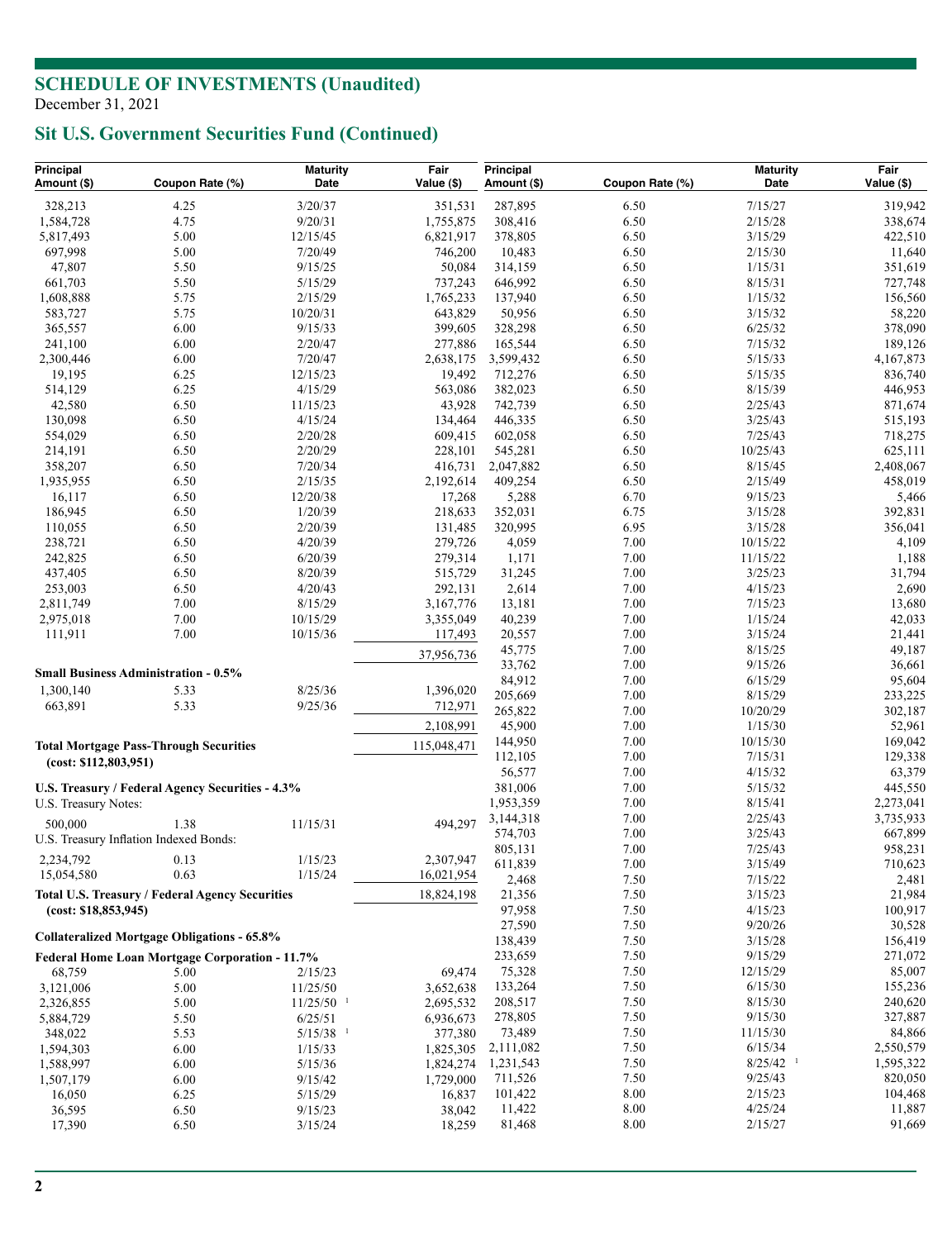## **Sit U.S. Government Securities Fund (Continued)**

| Principal<br>Amount (\$)                             | Coupon Rate (%) | <b>Maturity</b><br>Date | Fair<br>Value (\$)   | Principal<br>Amount (\$) | Coupon Rate (%)                                            | <b>Maturity</b><br>Date            | Fair<br>Value (\$)   |
|------------------------------------------------------|-----------------|-------------------------|----------------------|--------------------------|------------------------------------------------------------|------------------------------------|----------------------|
| 99,743                                               | 8.00            | 11/20/29                | 115,033              | 856,082                  | 7.00                                                       | 7/25/42                            | 1,005,209            |
| 115,730                                              | 8.00            | 1/15/30                 | 134,700              | 1,714,744                | 7.00                                                       | 2/25/44                            | 1,983,169            |
| 694                                                  | 8.25            | 6/15/22                 | 702                  | 87,371                   | 7.00                                                       | 8/25/44                            | 102,553              |
| 56,188                                               | 8.50            | 3/15/25                 | 61,719               | 21,094                   | 7.50                                                       | 8/20/27                            | 23,580               |
| 19,035                                               | 8.50            | 3/15/32                 | 22,477               | 179,939                  | 7.50                                                       | 10/25/40                           | 198,307              |
|                                                      |                 |                         | 50,965,205           | 1,255,935                | 7.50                                                       | 11/25/40                           | 1,320,893            |
|                                                      |                 |                         |                      | 676,012                  | 7.50                                                       | $6/19/41$ <sup>1</sup>             | 780,979              |
| <b>Federal National Mortgage Association - 17.4%</b> |                 |                         |                      | 1,224,578                | 7.50                                                       | 7/25/41                            | 1,433,469            |
| 412,876                                              | 1.60            | $7/25/37$ <sup>1</sup>  | 403,632              | 697,607                  | 7.50                                                       | 8/25/41                            | 790,739              |
| 439,131                                              | 2.94            | $8/25/43$ <sup>1</sup>  | 460,536              | 242,681                  | 7.50                                                       | 11/25/41                           | 289,191              |
| 191,445                                              | 4.55            | 6/25/43                 | 207,424              | 459,261                  | 7.50                                                       | 1/25/42                            | 536,814              |
| 1,782,828<br>351,771                                 | 5.00<br>5.00    | 7/25/40<br>11/25/41     | 1,996,327            | 3,089,193                | 7.50                                                       | 5/25/42                            | 3,641,303            |
| 556,145                                              | 5.00            | 6/25/43                 | 390,874              | 273,656                  | 7.50                                                       | 6/25/42                            | 320,722              |
| 2,198,751                                            | 5.00            | 11/25/50                | 608,162<br>2,532,317 | 2,816,255                | 7.50                                                       | $8/25/42$ <sup>1</sup>             | 3,408,844            |
| 2,706,672                                            | 5.00            | 12/25/50                | 3,156,078            | 964,213                  | 7.50                                                       | 2/25/44                            | 1,118,486            |
| 2,050,620                                            | 5.20            | $2/25/42$ <sup>1</sup>  | 2,218,617            | 443,445                  | 7.50                                                       | 3/25/44                            | 506,710              |
| 1,376,017                                            | 5.33            | $10/25/42$ <sup>1</sup> | 1,561,300            | 658,281                  | 7.50                                                       | 5/25/44                            | 788,051              |
| 531,378                                              | 5.36            | 6/25/42                 | 595,618              | 41,362                   | 7.50                                                       | 10/25/44                           | 48,878               |
| 2,442,373                                            | 5.46            | $12/25/42$ <sup>1</sup> | 2,650,023            | 3,791,926                | 7.50                                                       | 1/25/48                            | 4,507,482            |
| 649,343                                              | 5.50            | 9/25/33                 | 726,682              | 3,114                    | 8.00                                                       | 7/25/22                            | 3,153                |
| 2,960,689                                            | 5.50            | 6/25/40                 | 3,336,430            | 28,092                   | 8.00                                                       | 7/18/27                            | 31,128               |
| 896,977                                              | 5.62            | $12/25/53$ <sup>1</sup> | 1,037,456            | 305,149                  | 8.00                                                       | 7/25/44                            | 346,816              |
| 629,943                                              | 5.81            | 8/25/43                 | 698,588              | 408,182                  | 8.01                                                       | $11/25/37$ <sup>1</sup>            | 478,763              |
| 997,539                                              | 6.00            | 5/25/30                 | 1,112,803            | 210,952                  | 8.11                                                       | $11/25/37$ <sup>1</sup>            | 247,897              |
| 1,730,329                                            | 6.00            | 5/25/36                 | 2,019,572            | 36,196                   | 8.34                                                       | $10/25/42$ <sup>1</sup>            | 43,492               |
| 228,300                                              | 6.00            | 6/25/36                 | 261,079              | 4,484                    | 8.50                                                       | 1/25/25                            | 4,849                |
| 1,764,682                                            | 6.00            | 11/25/43                | 1,995,811            | 358,594                  | 8.50                                                       | 6/25/30                            | 424,625              |
| 829,769                                              | 6.00            | 9/25/46                 | 918,800              | 1,109                    | 9.00                                                       | 8/25/22                            | 1,124                |
| 1,146,555                                            | 6.00            | 2/25/48                 | 1,296,413            | 38,272                   | 9.00                                                       | 11/25/28                           | 43,946               |
| 916,179                                              | 6.28            | $8/25/47$ <sup>1</sup>  | 1,026,259            | 247,776                  | 9.00                                                       | 6/25/30                            | 298,970              |
| 165,247                                              | 6.50            | 8/20/28                 | 179,089              | 46,283                   | 9.00                                                       | 10/25/30                           | 55,725               |
| 981,026                                              | 6.50            | 1/25/32                 | 1,135,124            | 64,809                   | 9.43                                                       | $6/25/32$ <sup>1</sup>             | 74,855               |
| 150,706                                              | 6.50            | 3/25/32                 | 173,861              | 59,414                   | 9.50                                                       | 11/25/31                           | 71,263               |
| 234,365                                              | 6.50            | 6/25/32                 | 268,603              | 182,581<br>235,728       | 9.50                                                       | 12/25/41<br>$6/25/44$ <sup>1</sup> | 217,614              |
| 198,207                                              | 6.50            | 7/25/36                 | 232,596              | 826,295                  | 10.20<br>11.25                                             | $9/25/42$ <sup>1</sup>             | 262,159<br>1,051,910 |
| 57,100                                               | 6.50            | 9/25/36                 | 66,668               | 12,764                   | 21.40                                                      | $3/25/39$ <sup>1</sup>             | 19,302               |
| 1,686,488                                            | 6.50            | 11/25/41                | 1,903,732            |                          |                                                            |                                    |                      |
| 208,086                                              | 6.50            | 3/25/42                 | 232,693              |                          |                                                            |                                    | 75,316,027           |
| 1,009,551                                            | 6.50            | 5/25/42                 |                      |                          | 1,192,421 Government National Mortgage Association - 35.4% |                                    |                      |
| 2,822,516                                            | 6.50            | 7/25/42                 | 3,052,854            | 1,571,830                | 4.73                                                       | $5/20/51$ <sup>1</sup>             | 1,775,664            |
| 243,827                                              | 6.50            | 9/25/42                 | 277,936              | 1,964,294                | 4.76                                                       | $5/20/51$ <sup>1</sup>             | 2,225,598            |
| 570,742                                              | 6.50            | 11/25/42                |                      | 642,695 3,900,104        | 4.90                                                       | $8/20/51$ <sup>1</sup>             | 4,421,723            |
| 516,633                                              | 6.50            | 7/25/44                 |                      | 535,570 4,798,854        | 4.94                                                       | $4/20/51$ <sup>1</sup>             | 5,418,040            |
| 211,482                                              | 6.50            | $2/25/45$ <sup>1</sup>  |                      | 246,163 2,663,939        | 4.95                                                       | $7/20/51$ <sup>1</sup>             | 3,029,557            |
| 292,725                                              | 6.64            | $9/25/37$ <sup>1</sup>  | 356,254              | 3,378,242                | 5.00                                                       | 12/20/50                           | 3,890,113            |
| 2,030,278                                            | 6.75            | 6/25/32                 | 2,371,809            | 21,918,109               | 5.00                                                       | 2/20/51                            | 25,389,493           |
| 442,967                                              | 6.75            | 4/25/37                 | 474,221              | 500,000                  | 5.50                                                       | 9/20/39                            | 576,168              |
| 51,636                                               | 6.85            | 12/18/27                | 56,283               | 7,592,236                | 5.50                                                       | 10/20/50                           | 8,863,063            |
| 311,314                                              | 6.89            | $8/25/37$ <sup>1</sup>  | 340,179              | 2,066,010                | 5.50                                                       | 11/20/50                           | 2,410,104            |
| 258                                                  | 7.00            | 7/25/22                 | 260                  | 3,606,167                | 5.50                                                       | 1/20/51                            | 4,287,088            |
| 2,963                                                | 7.00            | 11/25/22                | 3,022                | 17,126,037               | 5.50                                                       | 5/20/51                            | 19,649,187           |
| 2,436                                                | 7.00            | 12/25/22                | 2,475                | 3,798,616                | 5.50                                                       | 6/20/51                            | 4,320,045            |
| 4,425                                                | 7.00            | 6/25/23                 | 4,575                | 12,611,667               | 5.50                                                       | 7/20/51                            | 14,535,751           |
| 179,995                                              | 7.00            | 4/25/24                 | 187,456              | 5,872,486                | 5.50                                                       | 11/20/51                           | 6,972,721            |
| 108,096                                              | 7.00            | 9/18/27                 | 119,805              | 297,644                  | 5.54                                                       | $4/20/48$ <sup>1</sup>             | 334,513              |
| 1,282,747                                            | 7.00            | 5/25/31                 | 1,354,798            | 4,124,793                | 5.58                                                       | $4/20/40$ <sup>1</sup>             | 4,717,724            |
| 1,029,367                                            | 7.00            | 12/25/33                | 1,187,543            | 4,272,114                | 5.80                                                       | $3/20/45$ <sup>1</sup>             | 4,866,023            |
| 102,302                                              | 7.00            | 9/25/40                 | 117,726              | 8,954,393                | 5.85                                                       | $2/20/51$ <sup>1</sup>             | 10,641,278           |
| 380,518                                              | 7.00            | 10/25/41                | 427,197              | 736,073                  | 5.92                                                       | $10/20/40$ <sup>1</sup>            | 847,637              |
| 146,076                                              | 7.00            | 11/25/41                | 173,846              | 410,167                  | 5.99                                                       | $11/20/43$ <sup>1</sup>            | 468,776              |
| 264,577                                              | 7.00            | 12/25/41                |                      | 304,802 1,457,418        | 6.00                                                       | 11/20/33                           | 1,564,892            |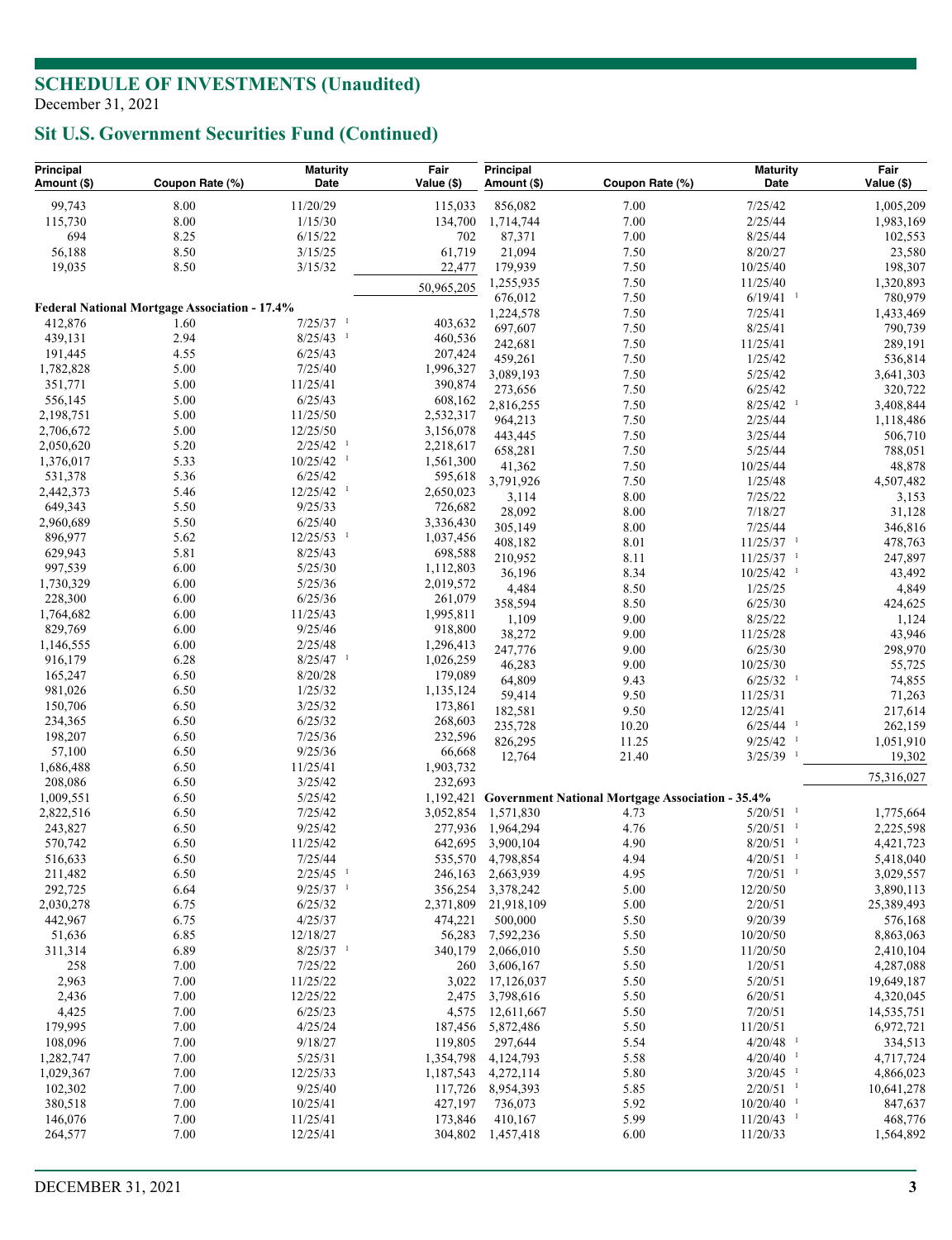# **Sit U.S. Government Securities Fund (Continued)**

| Principal<br>Amount (\$) | Coupon Rate (%)                                      | <b>Maturity</b><br>Date            | Fair<br>Value (\$)   | Principal<br>Amount (\$)                                                                                                                                     | Coupon Rate (%)                                                                                                                  | <b>Maturity</b><br>Date | Fair<br>Value (\$)   |  |  |
|--------------------------|------------------------------------------------------|------------------------------------|----------------------|--------------------------------------------------------------------------------------------------------------------------------------------------------------|----------------------------------------------------------------------------------------------------------------------------------|-------------------------|----------------------|--|--|
| 434,776                  | 6.00                                                 | 12/20/35                           | 492,566              |                                                                                                                                                              |                                                                                                                                  |                         |                      |  |  |
| 273,738                  | 6.00                                                 | 3/20/42                            | 316,019              |                                                                                                                                                              | <b>Small Business Administration - 0.5%</b>                                                                                      |                         |                      |  |  |
| 371,641                  | 6.00                                                 | 3/20/48                            | 416,639              | 212,087<br>952,847                                                                                                                                           | 5.78                                                                                                                             | 8/1/27<br>7/1/28        | 228,028              |  |  |
| 2,051,631                | 6.00                                                 | 3/20/49                            | 2,265,348            | 818,427                                                                                                                                                      | 5.87<br>6.02                                                                                                                     | 8/1/28                  | 1,029,522<br>891,250 |  |  |
| 624,421                  | 6.00                                                 | 5/20/49                            | 684,089              |                                                                                                                                                              |                                                                                                                                  |                         |                      |  |  |
| 1,669,260                | 6.13                                                 | $1/20/39$ <sup>1</sup>             | 1,958,091            |                                                                                                                                                              |                                                                                                                                  |                         | 2,148,800            |  |  |
| 308,681                  | 6.43                                                 | $4/20/37$ <sup>1</sup>             | 337,231              |                                                                                                                                                              | <b>Total Asset-Backed Securities</b>                                                                                             |                         | 5,845,443            |  |  |
| 1,517,630                | 6.47                                                 | $6/20/41$ <sup>1</sup>             | 1,746,729            | (cost: \$5,421,872)                                                                                                                                          |                                                                                                                                  |                         |                      |  |  |
| 1,016,126                | 6.50                                                 | 7/20/32                            | 1,014,816            |                                                                                                                                                              |                                                                                                                                  |                         |                      |  |  |
| 1,011,418                | 6.50                                                 | 2/20/37                            |                      |                                                                                                                                                              | 1,125,033 Put Options Purchased <sup>19</sup> - 0.2%                                                                             |                         | 877,211              |  |  |
| 203,967                  | 6.50                                                 | 9/16/38                            | 224,806              | (cost: \$1,631,036)                                                                                                                                          |                                                                                                                                  |                         |                      |  |  |
| 1,908,717                | 6.50                                                 | 8/20/48                            | 2,169,187            |                                                                                                                                                              |                                                                                                                                  |                         |                      |  |  |
| 850,851                  | 6.50                                                 | 10/20/48                           | 952,938              |                                                                                                                                                              |                                                                                                                                  |                         | Fair                 |  |  |
| 1,327,198                | 6.50                                                 | 1/20/49                            | 1,471,994            | <b>Quantity</b>                                                                                                                                              | <b>Name of Issuer</b>                                                                                                            |                         | Value (\$)           |  |  |
| 496,930                  | 6.57                                                 | $7/20/39$ <sup>1</sup>             | 570,900              |                                                                                                                                                              |                                                                                                                                  |                         |                      |  |  |
| 425,292                  | 6.65                                                 | $4/20/39$ <sup>1</sup>             |                      | 494,417 Short-Term Securities - 1.1%                                                                                                                         |                                                                                                                                  |                         |                      |  |  |
| 756,933                  | 6.85                                                 | 8/20/40                            | 871,134              | 4,846,814                                                                                                                                                    | Fidelity Inst. Money Mkt. Gvt. Fund, 0.01%                                                                                       |                         | 4,846,814            |  |  |
| 405,355                  | 6.99                                                 | $6/20/45$ <sup>1</sup>             | 460,757              | (cost: \$4,846,814)                                                                                                                                          |                                                                                                                                  |                         |                      |  |  |
| 113,544                  | 7.00                                                 | 9/16/33                            | 123,326              |                                                                                                                                                              |                                                                                                                                  |                         |                      |  |  |
| 303,831                  | 7.00                                                 | 5/20/42                            | 355,893              |                                                                                                                                                              | <b>Total Investments in Securities - 99.2%</b>                                                                                   |                         |                      |  |  |
| 871,304                  | 7.00                                                 | 10/20/48                           | 956,992              | (cost: \$427,030,647)                                                                                                                                        |                                                                                                                                  |                         | 431,109,445          |  |  |
| 419,466                  | 7.09                                                 | $2/20/45$ <sup>1</sup>             | 499,585              |                                                                                                                                                              |                                                                                                                                  |                         |                      |  |  |
| 860,230                  | 7.10                                                 | $12/20/38$ <sup>1</sup>            |                      |                                                                                                                                                              | 995,138 Other Assets and Liabilities - 0.8%                                                                                      |                         | 3,377,163            |  |  |
| 486,651                  | 7.15                                                 | $12/20/33$ <sup>1</sup><br>8/20/38 | 557,534<br>1,427,665 | Total Net Assets - 100.0%                                                                                                                                    |                                                                                                                                  |                         | \$434,486,608        |  |  |
| 1,229,647                | 7.32                                                 |                                    | 153,693,985          |                                                                                                                                                              |                                                                                                                                  |                         |                      |  |  |
|                          |                                                      |                                    |                      |                                                                                                                                                              |                                                                                                                                  |                         |                      |  |  |
|                          | Vendee Mortgage Trust - 1.3%                         | $3/15/25$ <sup>1</sup>             |                      |                                                                                                                                                              |                                                                                                                                  |                         |                      |  |  |
| 967,134<br>702,229       | 6.04<br>6.50                                         | 2/15/24                            | 1,086,006<br>734,402 |                                                                                                                                                              | Variable rate security. Rate disclosed is as of December 31, 2021. Certain                                                       |                         |                      |  |  |
| 1,342,901                | 6.50                                                 | 8/15/31                            | 1,479,314            | variable rate securities are not based on a published reference rate and spread<br>but are determined by the issuer or agent and are based on current market |                                                                                                                                  |                         |                      |  |  |
| 647,246                  | 6.50                                                 | 10/15/31                           | 748,185              |                                                                                                                                                              |                                                                                                                                  |                         |                      |  |  |
| 473,115                  | 6.75                                                 | 2/15/26                            | 519,913              |                                                                                                                                                              | conditions, or, for mortgage-backed securities, are impacted by the individual                                                   |                         |                      |  |  |
| 539,585                  | 7.00                                                 | 3/15/28                            | 588,257              |                                                                                                                                                              | mortgages which are paying off over time. These securities do not indicate a<br>reference rate and spread in their descriptions. |                         |                      |  |  |
| 22,935                   | 7.25                                                 | 9/15/22                            | 23,145 14            |                                                                                                                                                              | Step Coupon: A bond that pays a coupon rate that increases on a specified                                                        |                         |                      |  |  |
| 136,419                  | 7.25                                                 | 9/15/25                            | 148,732              |                                                                                                                                                              | date(s). Rate disclosed is as of December 31, 2021.                                                                              |                         |                      |  |  |
| 59,405                   | 7.75                                                 | 5/15/22                            | 59,573               |                                                                                                                                                              |                                                                                                                                  |                         |                      |  |  |
| 154,487                  | 7.75                                                 | 9/15/24                            |                      |                                                                                                                                                              | 164,404 Numeric footnotes not disclosed are not applicable to this Schedule of Investments                                       |                         |                      |  |  |
| 69,836                   | 8.00                                                 | 2/15/25                            | 74,293               |                                                                                                                                                              |                                                                                                                                  |                         |                      |  |  |
| 59,420                   | 8.29                                                 | 12/15/26                           | 65,867               |                                                                                                                                                              |                                                                                                                                  |                         |                      |  |  |
|                          |                                                      |                                    | 5,692,091            |                                                                                                                                                              |                                                                                                                                  |                         |                      |  |  |
|                          | <b>Total Collateralized Mortgage Obligations</b>     |                                    | 285,667,308          |                                                                                                                                                              |                                                                                                                                  |                         |                      |  |  |
| (cost: \$283,473,029)    |                                                      |                                    |                      |                                                                                                                                                              |                                                                                                                                  |                         |                      |  |  |
|                          | Asset-Backed Securities - 1.3%                       |                                    |                      |                                                                                                                                                              |                                                                                                                                  |                         |                      |  |  |
|                          | <b>Federal Home Loan Mortgage Corporation - 0.2%</b> |                                    |                      |                                                                                                                                                              |                                                                                                                                  |                         |                      |  |  |
| 352<br>679,418           | 6.09<br>7.16                                         | $9/25/29$ <sup>1</sup><br>7/25/29  | 352                  |                                                                                                                                                              |                                                                                                                                  |                         |                      |  |  |
|                          |                                                      |                                    | 770,658              |                                                                                                                                                              |                                                                                                                                  |                         |                      |  |  |
|                          |                                                      |                                    | 771,010              |                                                                                                                                                              |                                                                                                                                  |                         |                      |  |  |
|                          | <b>Federal National Mortgage Association - 0.6%</b>  |                                    |                      |                                                                                                                                                              |                                                                                                                                  |                         |                      |  |  |
| 10,870                   | 1 Mo. Libor + $0.17\%$ , 0.27                        | $11/25/32$ <sup>1</sup>            | 10,660               |                                                                                                                                                              |                                                                                                                                  |                         |                      |  |  |
| 506,180                  | 4.40                                                 | $11/25/33$ <sup>14</sup>           | 560,983              |                                                                                                                                                              |                                                                                                                                  |                         |                      |  |  |
| 302,495                  | 4.59                                                 | $9/26/33$ <sup>14</sup>            | 322,414              |                                                                                                                                                              |                                                                                                                                  |                         |                      |  |  |
| 104,093                  | 4.80                                                 | $10/25/33$ <sup>14</sup>           | 117,212              |                                                                                                                                                              |                                                                                                                                  |                         |                      |  |  |
| 1,593,619                | 5.71                                                 | $2/25/33$ <sup>14</sup>            | 1,826,668            |                                                                                                                                                              |                                                                                                                                  |                         |                      |  |  |
| 3,256                    | 6.00                                                 | $5/25/32$ <sup>14</sup>            | 3,508                |                                                                                                                                                              |                                                                                                                                  |                         |                      |  |  |
| 75,874                   | 6.09                                                 | $10/25/31$ <sup>14</sup>           | 80,487               |                                                                                                                                                              |                                                                                                                                  |                         |                      |  |  |
| 3,388                    | 7.80                                                 | $6/25/26$ <sup>1</sup>             | 3,701                |                                                                                                                                                              |                                                                                                                                  |                         |                      |  |  |
|                          |                                                      |                                    | 2,925,633            |                                                                                                                                                              |                                                                                                                                  |                         |                      |  |  |